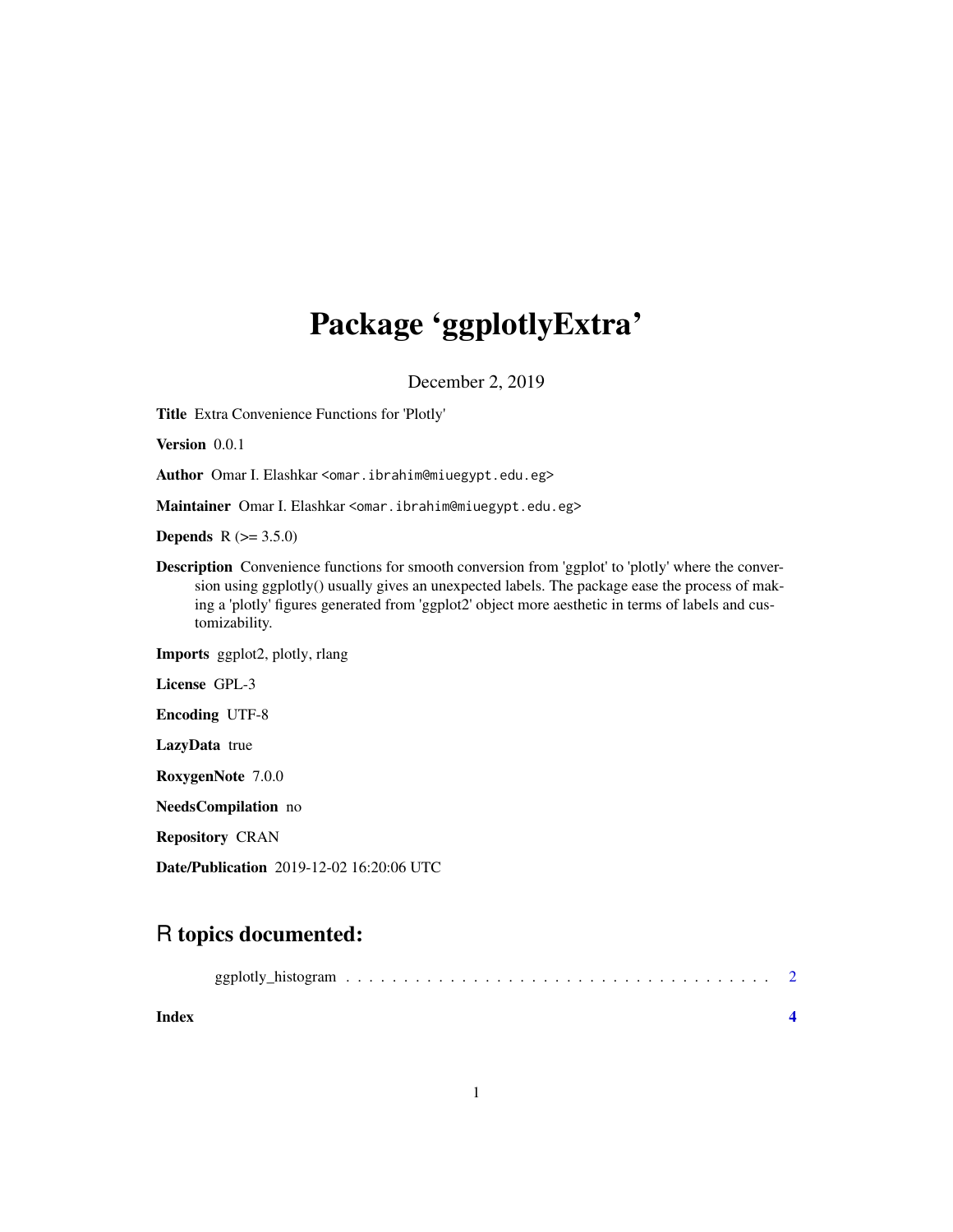<span id="page-1-0"></span>ggplotly\_histogram *Clean 'ggplot2' Histogram to be Converted to 'Plotly'*

#### Description

Create 'ggplot2' histogram that translate nicely to 'plotly'.

#### Usage

```
ggplotly_histogram(data = NULL, mapping = NULL, position = "stack",
  ..., binwidth = NULL, na.rm = FALSE, show.legend = NA)
```
#### Arguments

| data         | The data to be displayed in this layer. There are three options:                                                                                                                                                                                                                                                                                                                                                                                                                                                                                                                                                                           |
|--------------|--------------------------------------------------------------------------------------------------------------------------------------------------------------------------------------------------------------------------------------------------------------------------------------------------------------------------------------------------------------------------------------------------------------------------------------------------------------------------------------------------------------------------------------------------------------------------------------------------------------------------------------------|
|              | If NULL, the default, the data is inherited from the plot data as specified in the<br>call to ggplot().                                                                                                                                                                                                                                                                                                                                                                                                                                                                                                                                    |
|              | A data. frame, or other object, will override the plot data. All objects will be<br>fortified to produce a data frame. See fortify() for which variables will be<br>created.                                                                                                                                                                                                                                                                                                                                                                                                                                                               |
|              | A function will be called with a single argument, the plot data. The return<br>value must be a data. frame, and will be used as the layer data. A function<br>can be created from a formula (e.g. $\sim$ head(.x, 10)).                                                                                                                                                                                                                                                                                                                                                                                                                    |
| mapping      | Set of aesthetic mappings created by aes() or aes_(). If specified and inherit.aes<br>= TRUE (the default), it is combined with the default mapping at the top level of<br>the plot. You must supply mapping if there is no plot mapping.                                                                                                                                                                                                                                                                                                                                                                                                  |
| position     | Position adjustment, either as a string, or the result of a call to a position adjust-<br>ment function.                                                                                                                                                                                                                                                                                                                                                                                                                                                                                                                                   |
| .            | Other arguments passed on to layer (). These are often aesthetics, used to set<br>an aesthetic to a fixed value, like colour = "red" or size = 3. They may also<br>be parameters to the paired geom/stat.                                                                                                                                                                                                                                                                                                                                                                                                                                  |
| binwidth     | The width of the bins. Can be specified as a numeric value or as a function that<br>calculates width from unscaled x. Here, "unscaled x" refers to the original x val-<br>ues in the data, before application of any scale transformation. When specifying<br>a function along with a grouping structure, the function will be called once per<br>group. The default is to use bins bins that cover the range of the data. You<br>should always override this value, exploring multiple widths to find the best to<br>illustrate the stories in your data.<br>The bin width of a date variable is the number of days in each time; the bin |
|              | width of a time variable is the number of seconds.                                                                                                                                                                                                                                                                                                                                                                                                                                                                                                                                                                                         |
| na.rm        | If FALSE, the default, missing values are removed with a warning. If TRUE,<br>missing values are silently removed.                                                                                                                                                                                                                                                                                                                                                                                                                                                                                                                         |
| show. legend | logical. Should this layer be included in the legends? NA, the default, includes if<br>any aesthetics are mapped. FALSE never includes, and TRUE always includes. It<br>can also be a named logical vector to finely select the aesthetics to display.                                                                                                                                                                                                                                                                                                                                                                                     |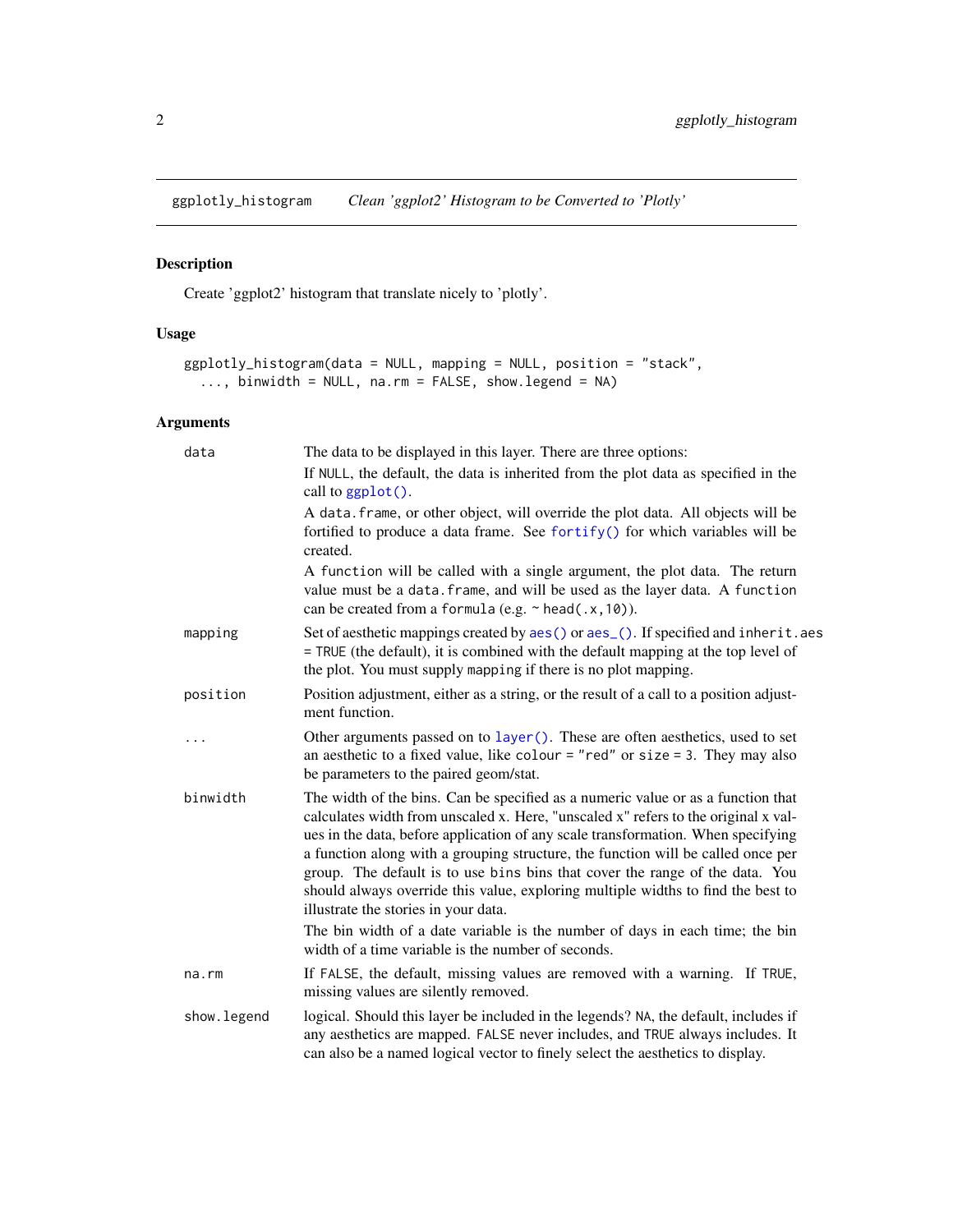#### Details

'ggplotly\_histogram()' is a function that is used to create a 'ggplot2' histogram, yet on conversion to 'plotly' using 'ggplotly()', the resulted plot will hold the correct labeling information, which are "Range", "Count" and "Density".

#### Value

ggplot bar layer

#### Examples

```
library(ggplot2)
library(plotly)
# create the histogram using `ggplotly_histogram()`
p <- ggplot() + ggplotly_histogram(data = ToothGrowth, mapping = aes(len))+
xlab("len")
# convert `ggplot` object to `plotly` object
ggplotly(p, tooltip = c("Range", "count", "density"))
```